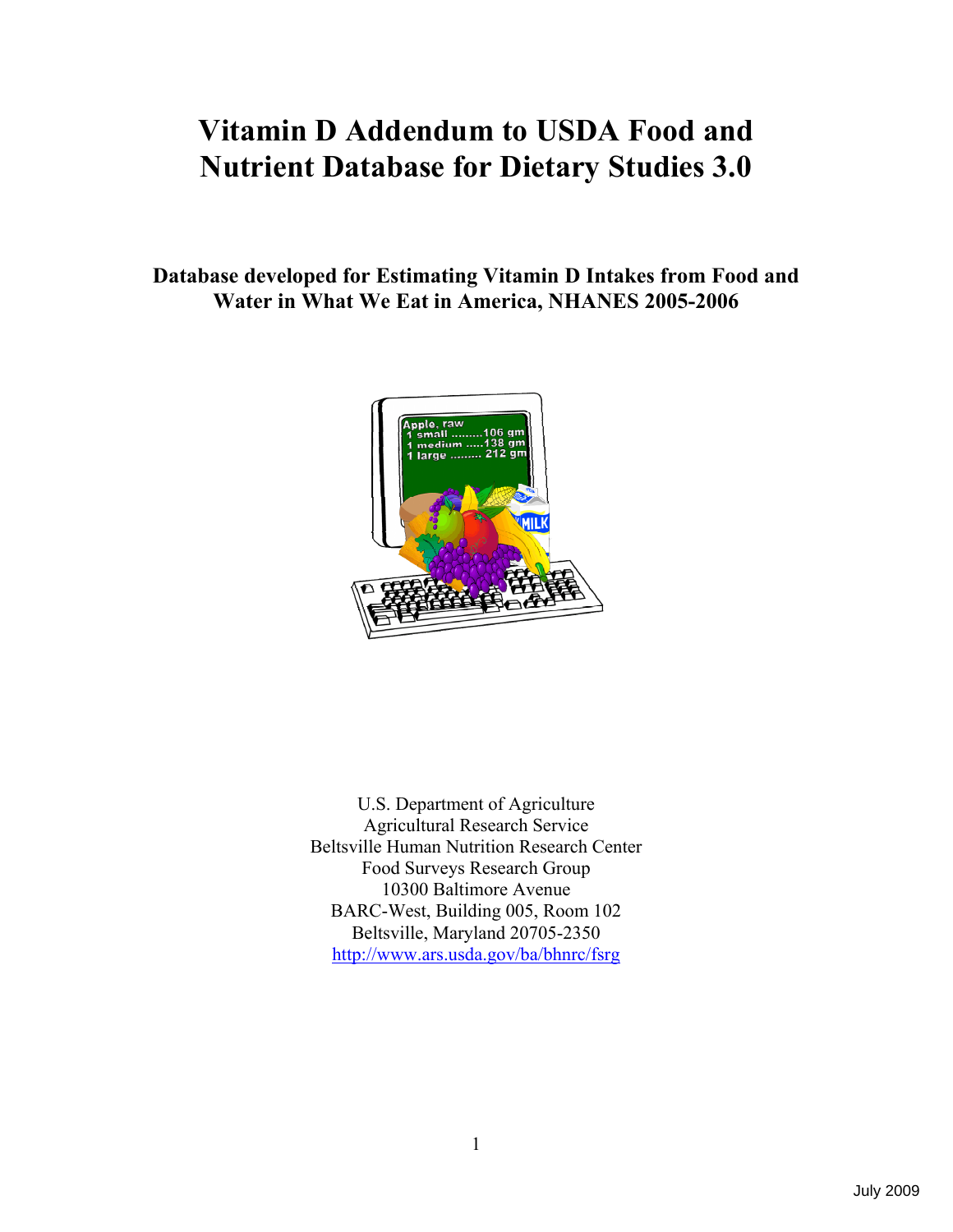**Suggested citation:** Vitamin D Addendum to USDA Food and Nutrient Database for Dietary Studies 3.0 (2009). Beltsville, MD: Agricultural Research Service, Food Surveys Research Group.

## CONTENTS Page

### **Acknowledgements**

The authors gratefully acknowledge the constructive contributions of the peer reviewers that included Regan Bailey, Office of Dietary Supplements, NIH, DHHS; Johanna Dwyer, Office of Dietary Supplements, NIH, DHHS; Susan Gebhardt, Nutrient Data Laboratory, ARS, USDA; and Margaret McDowell, National Center for Health Statistics, CDC, DHHS.

The authors gratefully acknowledge Cecilia W Enns and Kevin J Kuczynski of Food Surveys Research Group, ARS, USDA for their assistance in reviewing FNDDS food descriptions.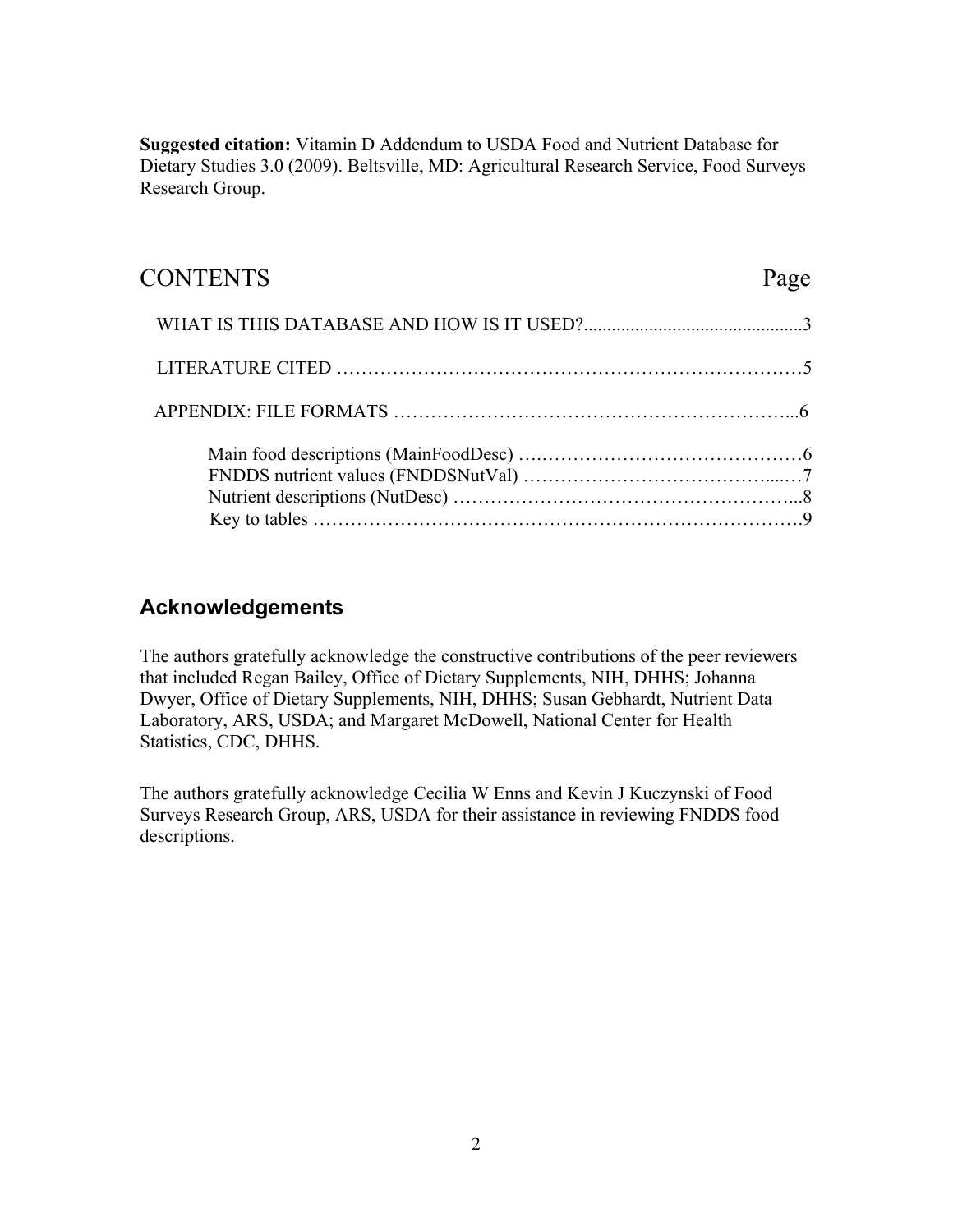## **WHAT IS THIS DATABASE AND HOW IS IT USED?**

A special database of vitamin D values has been developed for all foods reported during the food intake interview in What We Eat in America, National Health and Nutrition Examination Survey (WWEIA, NHANES) 2005-2006 (1) for the purpose of estimating usual intakes of vitamin D from food and water. This database is an addendum to the Food and Nutrient Database for Dietary Studies (FNDDS) 3.0 used to code dietary intakes and to calculate nutrients for WWEIA, NHANES 2005-2006. Foods in the FNDDS 3.0 not reported in WWEIA, NHANES 2005-2006 are not included, This report documents development of the database hereafter referred to as Vitamin D Addendum to FNDDS 3.0 and provides information about its availability.

Naturally occurring vitamin D is found mainly in foods of animal origin and usually in small amounts. However, some fish species have relatively high levels of the vitamin. Vitamin D may be added to specific foods in the U.S. as regulated by the Food and Drug Administration (2). Milk on the retail market is usually fortified with vitamin D. Other foods with added vitamin D, at least in some brands, include other dairy products, infant formulas, margarine, breakfast cereals, soy milk, calcium-fortified orange juice, canned pasta products, and malted milk mix.

The source of nutrient data for any version of FNDDS is always the most current National Nutrient Database for Standard Reference (SR). The documentation for FNDDS 3.0 describes how nutrient values were derived using SR release 20 (SR20) (3). Those procedures were generally followed for vitamin D. However, SR20 was limited in its coverage of vitamin D and was not adequate as the data source for national intake estimates. The primary source of the data for this project is SR22 (4), which contains updated food vitamin D values based on improved and validated analytical methods.

The values in the Vitamin D Addendum to FNDDS 3.0 represent the sum of both ergocalciferol (vitamin  $D_2$ ) and cholecalciferol (vitamin  $D_3$ ), as documented in SR22. Although another form of the vitamin, 25-hydroxycholecalciferol, may be present in some foods, it was not included in this addendum, or in SR22, because adequate data from validated methods were not available (4).

In addition to using SR22 as the primary data source, the following guidelines were also applied to the preparation of vitamin D values:

- Values for foods fortified with vitamin D were not based on SR22 when it was known that they contained different levels of the nutrient during the years 2005- 2006. Values representing 2005-2006 were used for those foods, mainly breakfast cereals, and were supplied by food specialists in USDA's Nutrient Data Laboratory (NDL).
- Some foods described generically (not broken down by brand names) in FNDDS and SR (e.g., margarine, fruit yogurt, orange juice) appear in the retail market in both vitamin D-fortified and unfortified forms, and SR22 contains items representing both forms. For these foods, composites of the two forms were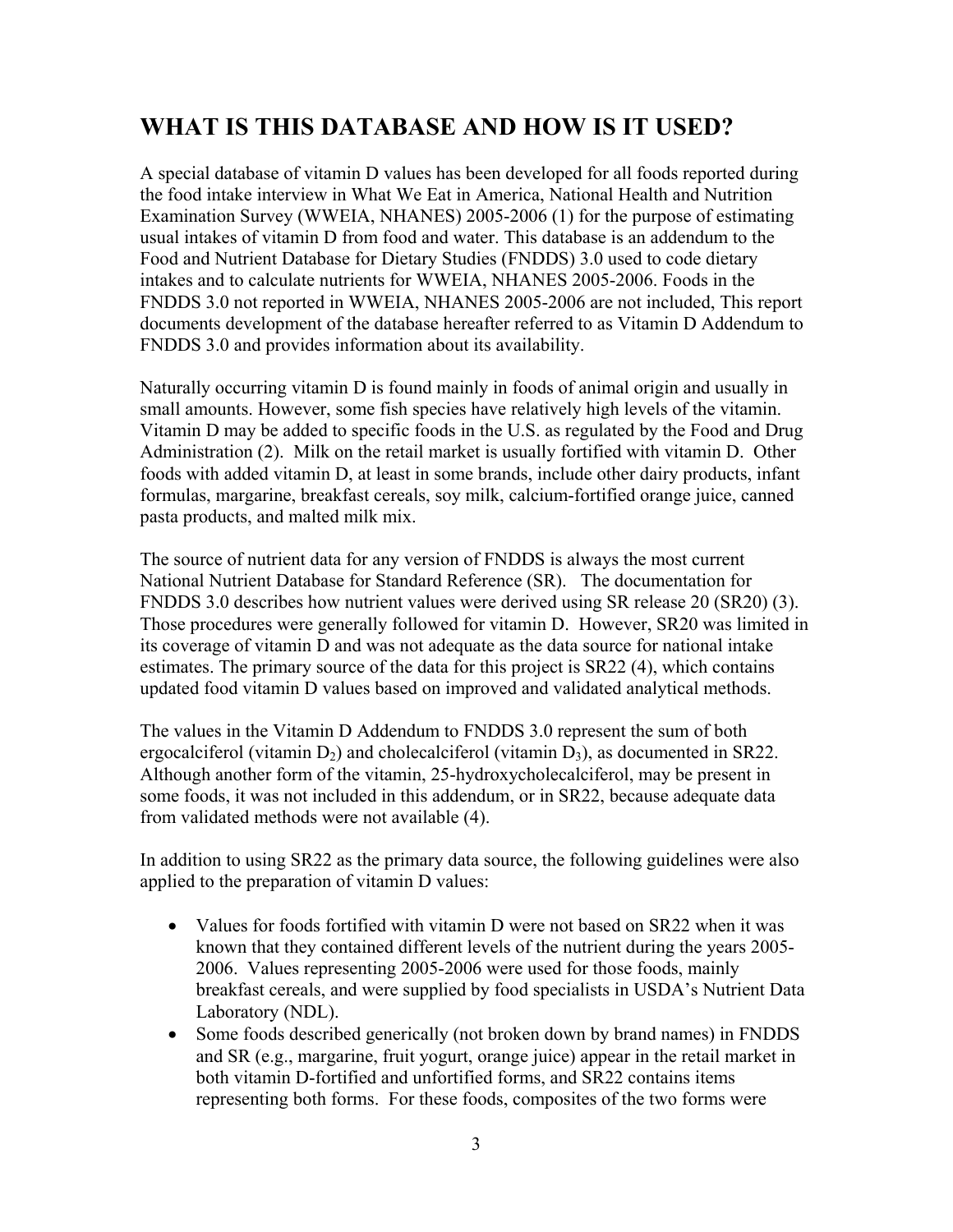developed for this database because WWEIA, NHANES 2005-2006 dietary data do not specify whether these generic foods consumed were fortified with vitamin D. Composite values were based on recommendations by nutritionists in NDL.

• Some commercial foods are not present in SR and their values are routinely calculated for the FNDDS based on label ingredients. When the vitamin D values for these foods containing either milk or margarine were calculated for this project (e.g., low fat plain waffle), unfortified versions of the two ingredients were used.

Food codes in the Vitamin D Addendum to FNDDS 3.0 match food codes found in the individual foods file in WWEIA, NHANES 2005-2006. Vitamin D is expressed as micrograms per 100 grams of the edible portion of each food for 4,561 items.

The USDA's Food Surveys Research Group (FSRG) has used this database in conjunction with WWEIA, NHANES 2005-2006 to estimate the usual intakes of vitamin D for different population groups, including comparisons to Dietary Reference Intakes (5). Caution should be used when comparing these data to earlier reported vitamin D intakes by various investigators, since some differences may be attributed to improvements in analytical methods and food sampling. The documentation for SR22 provides information about current methods and the nationwide food sampling plan, as well as ongoing work to bring additional improvements to the data.

Researchers who wish to conduct further analyses of vitamin D intakes in WWEIA, NHANES 2005-2006 will need to calculate the amount of the nutrient for each record in the intake data. If conversion to International Units (IU) is required, one microgram of vitamin  $D_2$  or vitamin  $D_3$  equals 40 IU (6).

This database can be downloaded from the FSRG website as a Microsoft Access® database. It includes 3 data files – Main Food Descriptions (4,561 records), Nutrient Values (4,561 records), and Nutrient Descriptions (1 record). The nutrient code number for vitamin D is 328. File format descriptions are appended to this report, and correspond to files in FNDDS. Additional useful information may be found in the documentation for FNDDS 3.0 (3).

Future releases of the FNDDS will include vitamin D values for all foods in the database. Vitamin D values may change for some foods based on new analytical data planned for future updates to SR.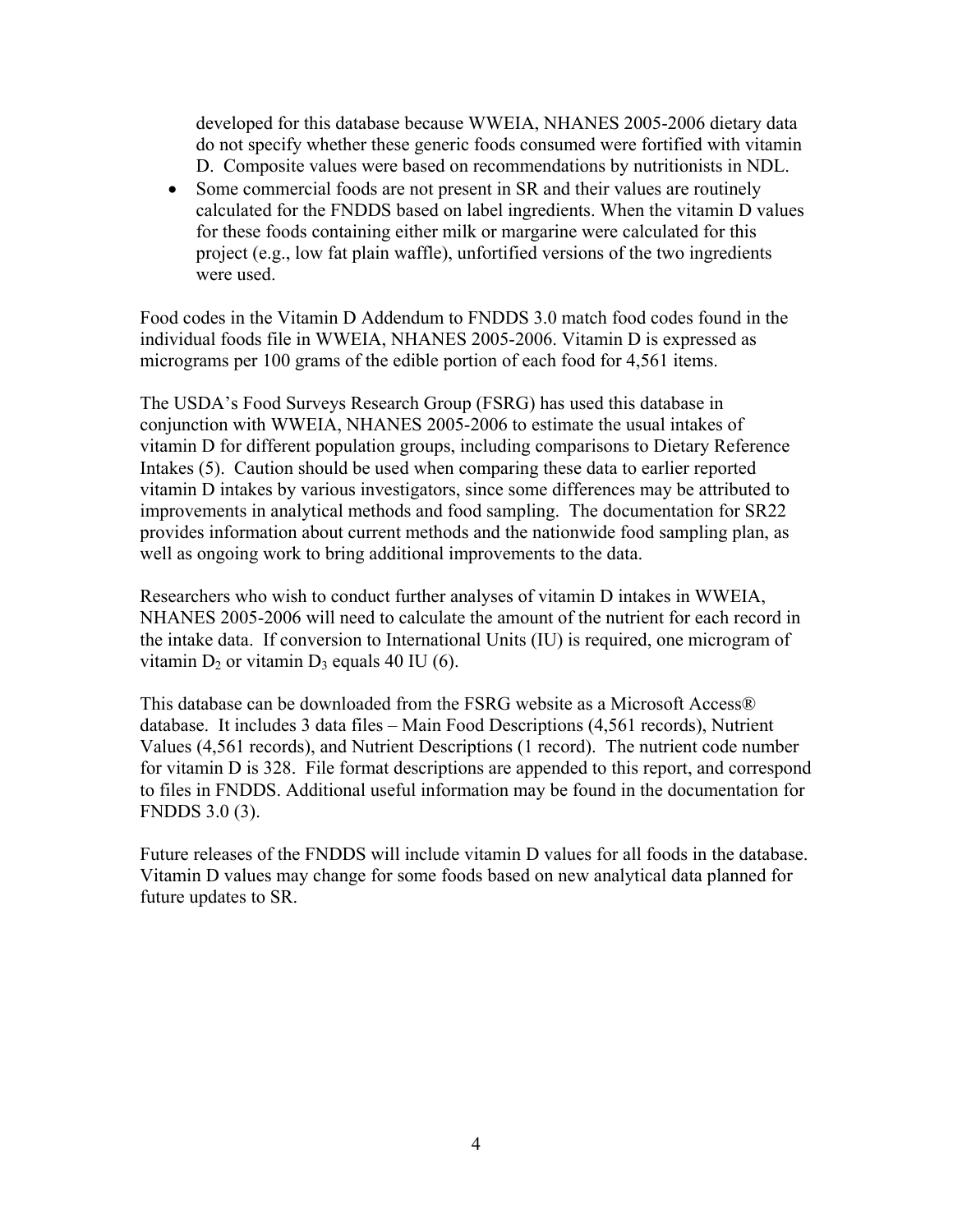## **LITERATURE CITED**

1. U.S. Department of Agriculture, Agricultural Research Service and U.S. Department Health and Human Services, National Center for Health Statistics. 2008. NHANES 2005-2006 Individual Foods File. Available from:

http://www.cdc.gov/nchs/tutorials/Nhanes/Preparing/Download/frame2.htm (accessed 06/19/2009).

2. Calvo, M.S., Whiting, S.J., and Barton, C.N. 2004. Vitamin D fortification in the United States and Canada: current status and data needs. Am J Clin Nutr 80(suppl):1710S-1716S.

3. U.S. Department of Agriculture, Agricultural Research Service. 2008. Food and Nutrient Database for Dietary Studies 3.0. Available from: http://www.ars.usda.gov/Services/docs.htm?docid=12089 (accessed 06/19/2009).

4. U.S. Department of Agriculture, Agricultural Research Service. 2009. USDA National Nutrient Database for Standard Reference, Release 22. In Press.

5. Moshfegh, Alanna; Goldman, Joseph; Ahuja, Jaspreet; Rhodes, Donna; and LaComb, Randy. 2009. *What We Eat in America*, NHANES 2005-2006: Usual Nutrient Intakes from Food and Water Compared to 1997 Dietary Reference Intakes for Vitamin D, Calcium, Phosphorus, and Magnesium. U.S. Department of Agriculture, Agricultural Research Service. Available from: http://www.ars.usda.gov/ba/bhnrc/fsrg (accessed 07/30/09).

6. Institute of Medicine. Food and Nutrition Board. 1997. Dietary Reference Intakes for Calcium, Phosphorus, Magnesium, Vitamin D, and Fluoride. National Academy Press, Washington, DC.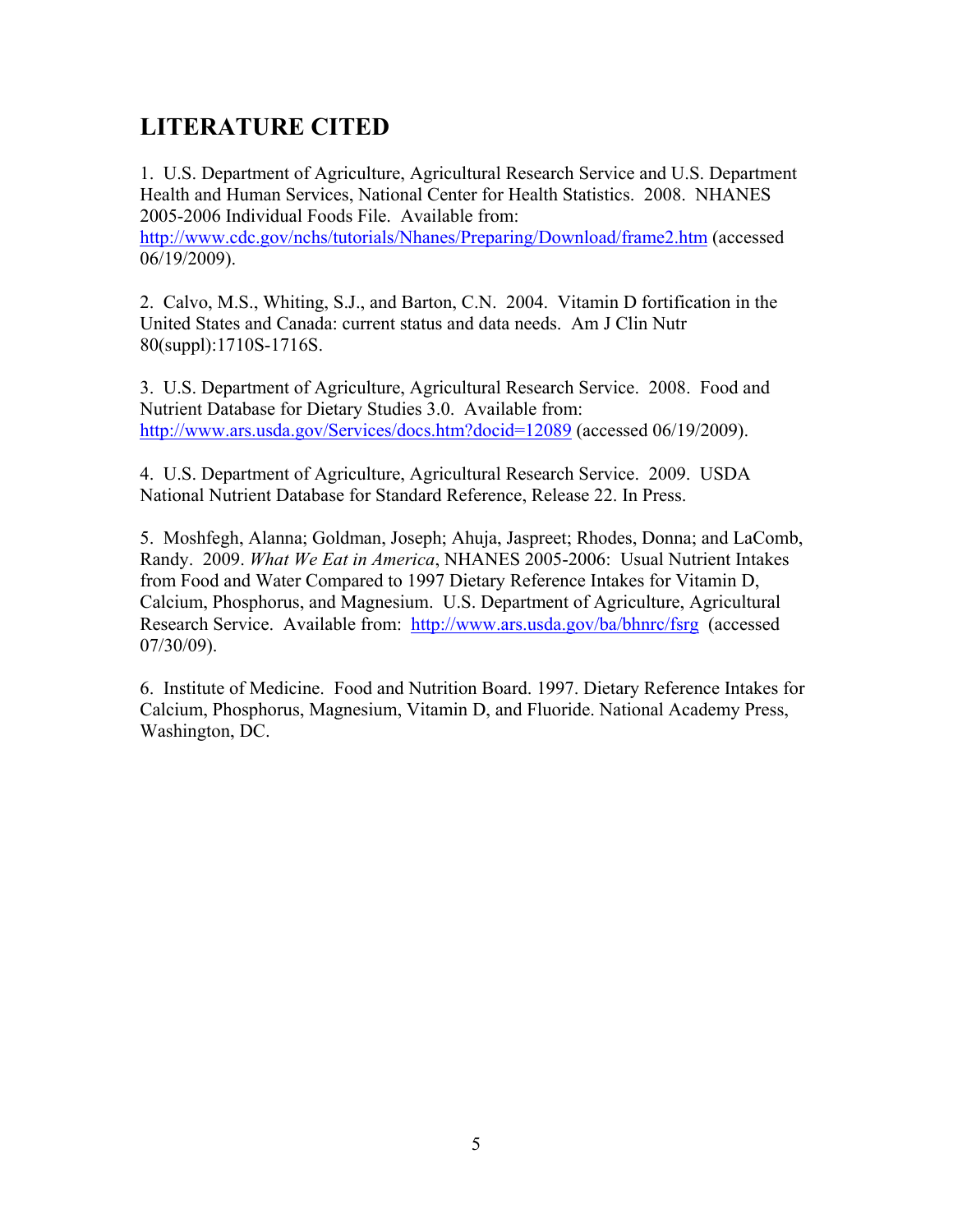## **APPENDIX: File Formats**

#### Main food descriptions **(MainFoodDesc)**

There are 4,561 main food descriptions. The main food description is the primary (usually generic) complete description identified by a unique 8-digit food code. The food code links the food description to information in the nutrient file.

| <b>Field Name</b>                         | <b>Type</b>       | <b>Description</b>                                                                                                                                                           |  |
|-------------------------------------------|-------------------|------------------------------------------------------------------------------------------------------------------------------------------------------------------------------|--|
| Food code <sup><math>\dagger</math></sup> | $N 8*$            | a unique 8-digit number assigned to a given<br>main food description                                                                                                         |  |
| Start date                                | D (MM/DD/YYYY)    | start and end dates indicate the time period                                                                                                                                 |  |
| End date                                  | (MM/DD/YYYY)<br>D | for the value                                                                                                                                                                |  |
| Main food<br>description                  | $A$ 200           | a complete description for the food, often<br>including preparation method (e.g., boiled)<br>and original form of the food (e.g., from<br>frozen); usually generic in nature |  |
| Abbreviated<br>description                | $A\,60$           | a shortened description of the food                                                                                                                                          |  |

*Table 1. Format of main food descriptions file†* 

†See table 4, *Key to Tables* for an explanation of the abbreviations and symbols used in this table.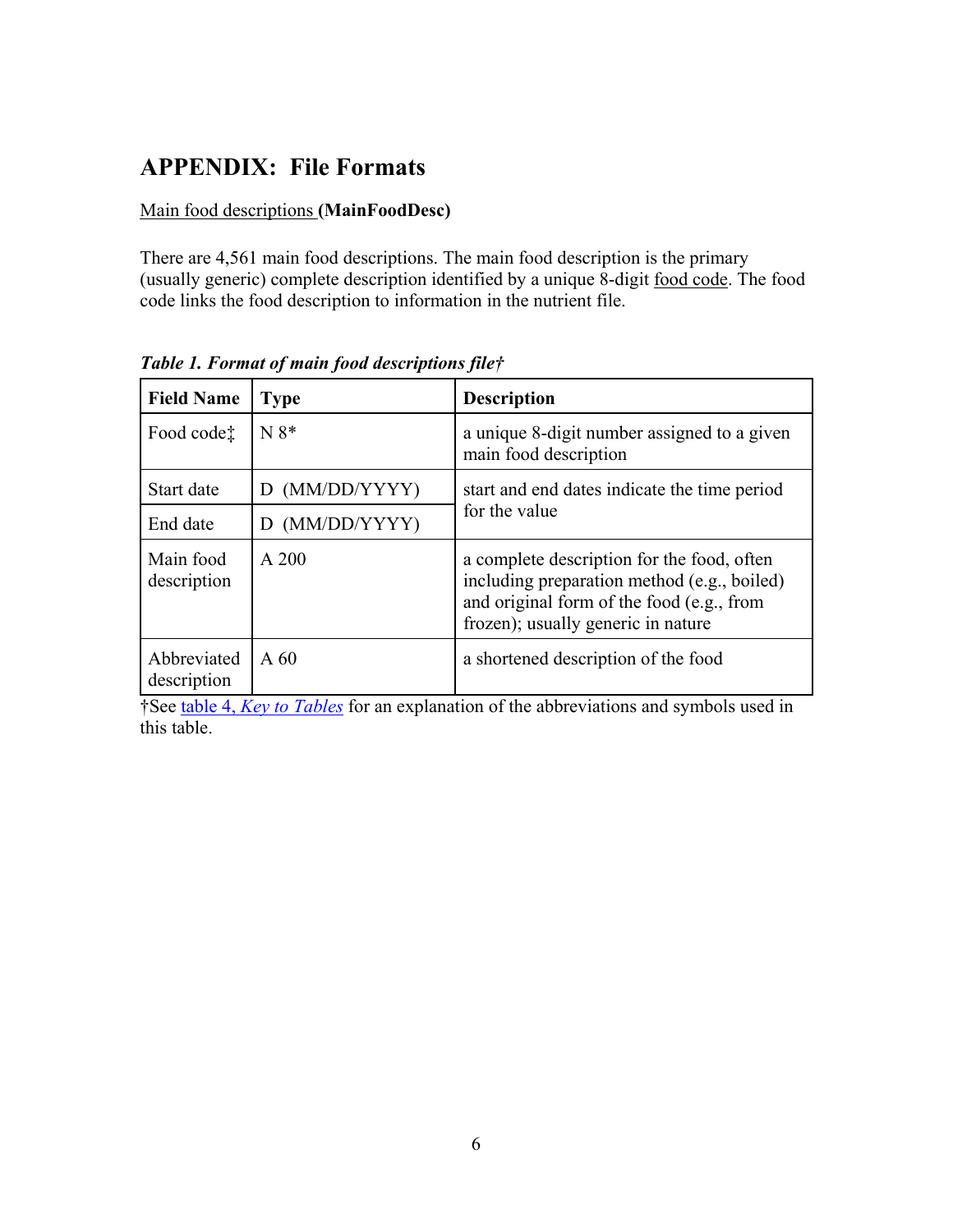#### FNDDS nutrient values **(FNDDSNutVal)**

This file provides Vitamin D values for each food code.

| <b>Field Name</b>      | <b>Type</b>       | <b>Description</b>                                                |  |
|------------------------|-------------------|-------------------------------------------------------------------|--|
| Food code <sup>†</sup> | $N 8*$            | a unique 8-digit number assigned to each<br>main food description |  |
| Nutrient<br>$code$ :   | $N 5*$            | identifies a nutrient                                             |  |
| Start date             | $D$ (MM/DD/YYYY)* | start and end dates indicate the time period                      |  |
| End date               | (MM/DD/YYYY)<br>D | for the value                                                     |  |
| Nutrient value         | N 10              | amount of nutrient in 100 grams edible<br>portion of the food     |  |

*Table 2. Format of FNDDS nutrient values file†* 

†See table 4, *Key to Tables* for an explanation of the abbreviations and symbols used in this table.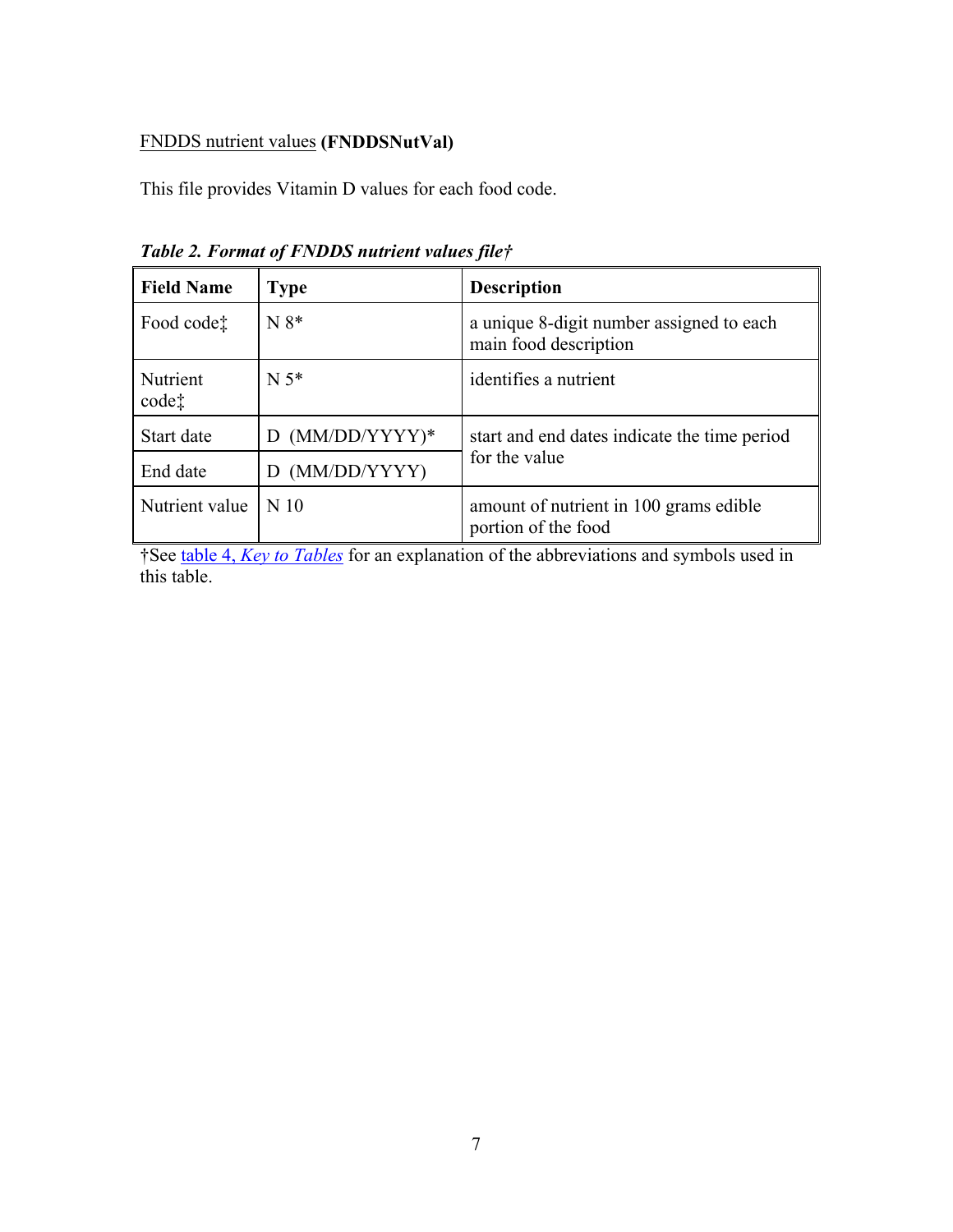#### Nutrient descriptions **(NutDesc)**

This file contains the names (nutrient descriptions) and codes for nutrients included in the FNDDS Nutrient Values file. The nutrient codes, nutrient descriptions, units of expression, and number of decimal places to which values are expressed are consistent with similar fields in the SR.

| <b>Field Name</b>             | <b>Type</b>     | <b>Description</b>                                                                                                                                                        |  |
|-------------------------------|-----------------|---------------------------------------------------------------------------------------------------------------------------------------------------------------------------|--|
| Nutrient<br>code <sup>†</sup> | $N 5*$          | identifies a nutrient                                                                                                                                                     |  |
| Start date                    | D (MM/DD/YYYY)  | start and end dates indicate the time period                                                                                                                              |  |
| End date                      | D (MM/DD/YYYY)  | for the value                                                                                                                                                             |  |
| Nutrient<br>description       | A 45            | the description for the nutrient code                                                                                                                                     |  |
| Tagname                       | A 15            | the nutrient or food component name or<br>"tag" assigned by INFOODS, the<br>International Network of Food Data Systems,<br>for international interchange of nutrient data |  |
| Unit                          | A <sub>10</sub> | the measurement unit in which values for the<br>nutrient are expressed                                                                                                    |  |
| Decimals                      | N               | the number of decimal places to which the<br>nutrient value is expressed; varies from<br>nutrient to nutrient                                                             |  |

*Table 3. Format of nutrient descriptions file†* 

†See table 4, *Key to Tables* for an explanation of the abbreviations and symbols used in this table.